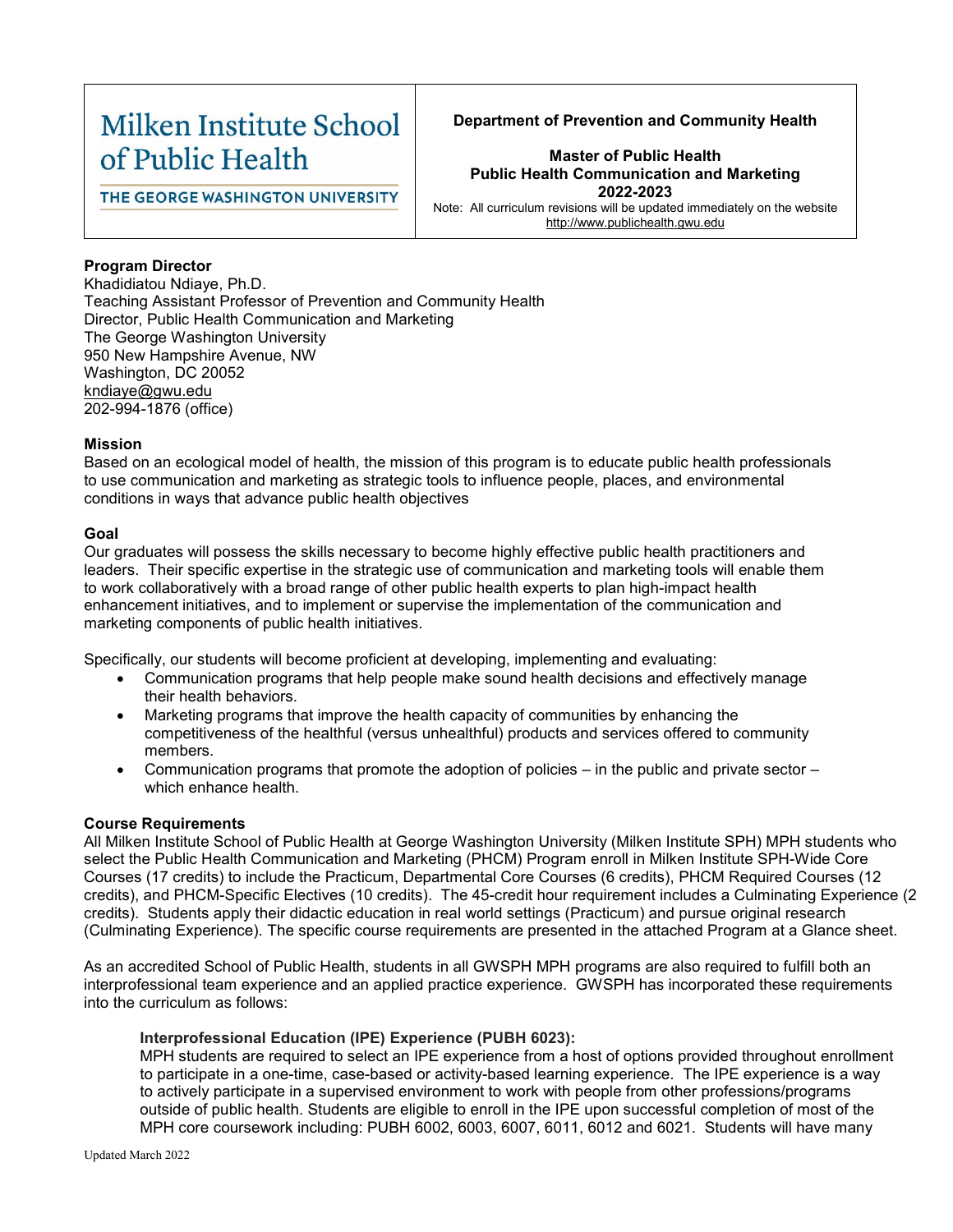opportunities to register for this zero-credit (no fee) IPE course (PUBH 6023- Interprofessional Education Experience) and will receive credit upon successful completion.

# **Applied Practice Experience (Practicum & EPR) (PUBH 6000):**

The Applied Practice Experience (APEx) may be satisfied with either a practicum or, for experienced public health professionals, through an expedited portfolio review (EPR).

The practicum is a planned, supervised, and evaluated practice experience that aims to provide students with an opportunity to synthesize, integrate, and apply practical skills, knowledge, and training learned through courses, to gain applied experience in a professional public health work environment, and to work on public health practice projects that are of particular interest to you. Information about the Practicum will be introduced through school-wide Practicum Information Sessions held by the Office of Applied Public Health and through meetings with your department practicum staff and faculty.

During the practicum, you will work at least 120 hours in the field under the supervision of the site preceptor who has agreed to directly supervise the work you are conducting. Students are required to fulfill all requirements of the 120-hour practicum to receive credit for PUBH 6000.

If you have had prior work experience, then you will find that the practicum provides the opportunity to hone skills or to gain new experience in a different area. However, if you have substantial public health experience relevant to your department/track, including 5+ years of full-time public health work for students after receiving your undergraduate degree, or 3+ years of full-time work for students who already have a graduate degree prior to beginning the MPH, then you may be able to satisfy the APEx requirement through an EPR instead of doing the practicum, with advanced approval by your department's practicum team.

# **Program-Specific Competencies**

Upon completion of the MPH Program in Public Health Communication and Marketing, students will be able to:

# • **Apply an ecological framework to assess and promote population health.**

Students will be able to identify and assess people-based and place-based causes of health and disease. They will also be able to apply this information to develop strategic plans, and to recommend and develop effective public health interventions. This includes, but is not limited to, the ability to understand and explain the potential and limitations of public health communication and marketing campaigns. Relevant courses: PUBH 6503, 6502, 6570, 6571, 6573, 6575.

#### • **Use marketing research to develop and improve public health programs**.

Students will understand and be able to explain the value of marketing research methods in creating public health programs. They will be grounded in public health research and evaluation methodologies and apply them in PHCM. Moreover, they will be able to apply a range of qualitative and quantitative marketing research techniques in creating, monitoring and continuously improving PHCM and other public health initiatives. Relevant courses: PUBH 6503, 6501, 6570, 6571, 6572, 6574.

#### • **Develop and administer communication programs to promote individual- and population-level behavior change.**

Students will understand the relevance of -- and be able to apply -- a range of communication, cognitive and behavioral science theories in the effective design and delivery of public health communication messages and campaigns. This includes the ability to use formative research to design effective health messages, and the ability to plan and implement effective means of delivering health information to targeted populations. Relevant courses: PUBH 6503, 6570, 6571, 6572, 6573, 6574, 6575.

#### • **Develop and administer marketing programs to promote individual- and population-level behavior change and improve the health capacity of communities**.

Students will be able to plan and implement social marketing programs targeting consumers (i.e., the people most affected by the burden of the public health problem). They will also be able to plan and implement social marketing programs that create environmental change by targeting the people who make decisions about products and services offered, and policies implemented, in various community settings. This includes developing effective distribution channels for public health products and services, and integrated marketing communication campaigns to support them. Relevant courses: PUBH 6500, 6503, 6574, 6571, 6570, 6573, 6575, 6572.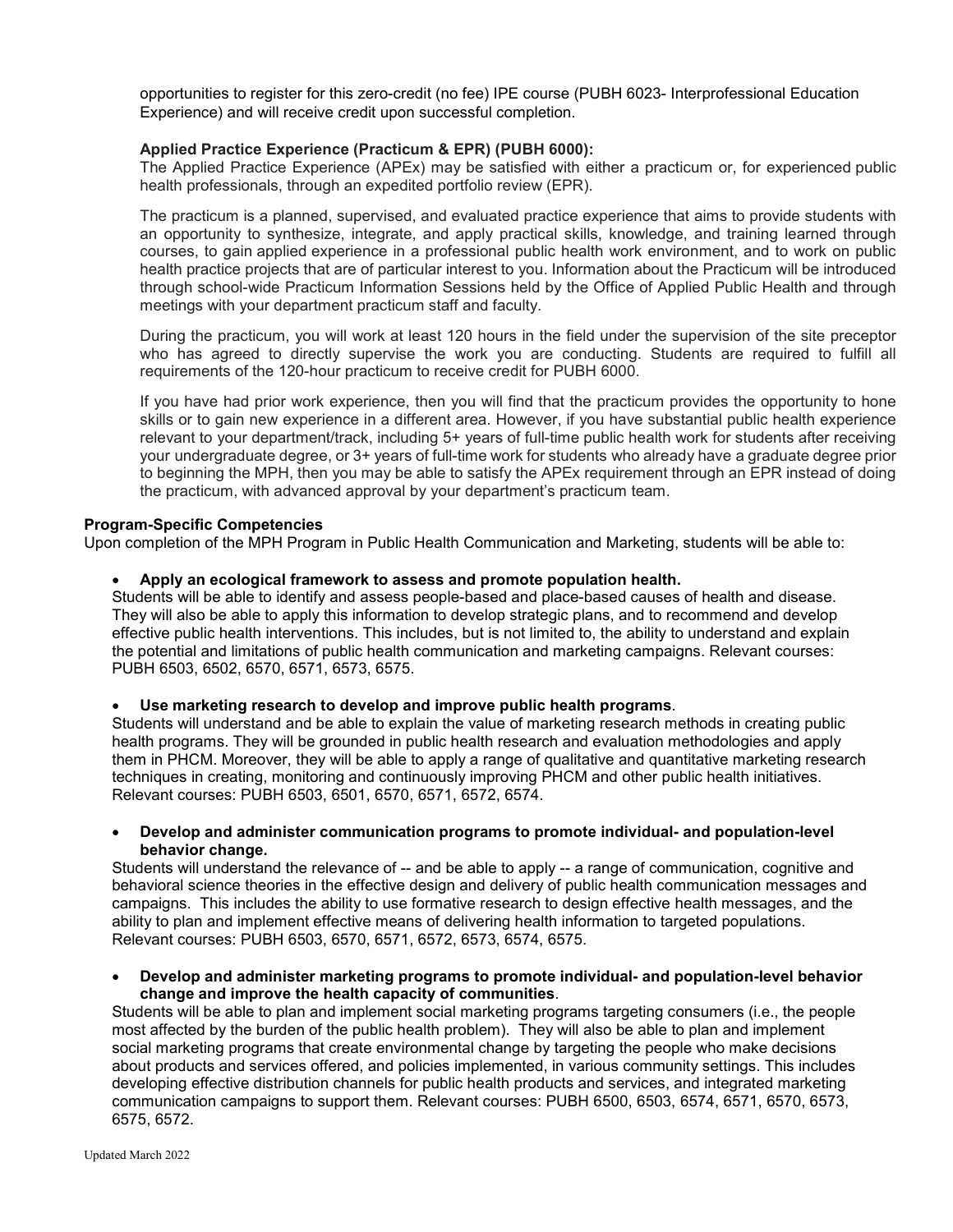# • **Develop and administer communication programs to promote the adoption of policies that enhance health.**

Students will understand the relevance of – and be able to apply -- a range of theories and techniques to advocate for policies that advance the public's health. This includes the ability to effectively design messages for use in policy advocacy campaigns, and to plan and implement effective means of implementing policy advocacy campaigns. Relevant courses: PUBH 6503, 6570, 6573, 6571, 6574.

# • **Evaluate public health communication and marketing initiatives.**

Students will be able to prepare program goals and objectives for health enhancement programs. They will also be able to conduct basic evaluations of public health communication and marketing programs, including working with stakeholders to plan and implement process and outcome evaluations of health communication and marketing initiatives. Relevant courses: PUBH 6503, 6571, 6574, 6572, 6570, 6501, 6504.

# **Please see the curriculum sheets that follow.**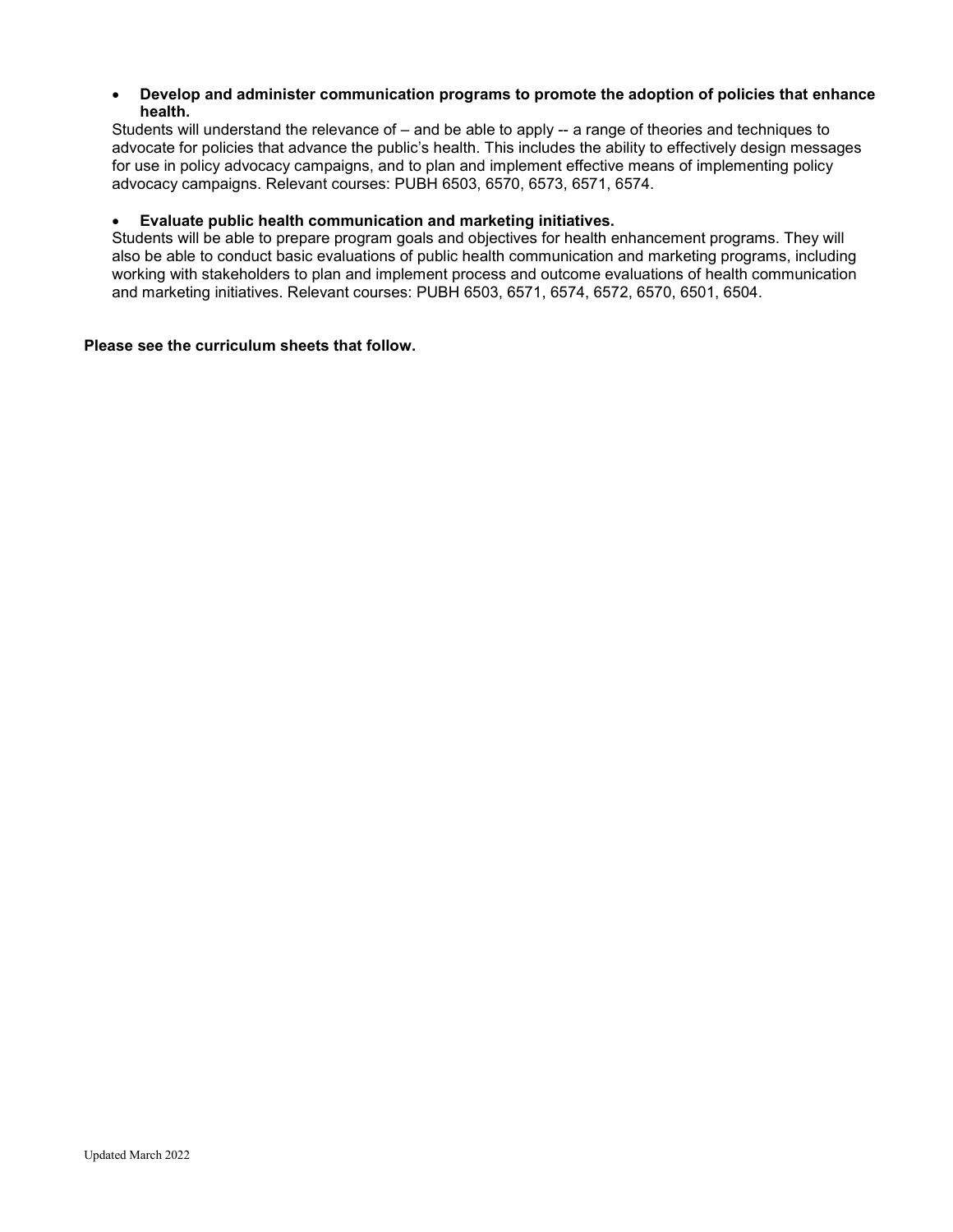# Milken Institute School of Public Health

# **Master of Public Health Public Health Communication and Marketing Program**

THE GEORGE WASHINGTON UNIVERSITY

#### **Program-at-a-Glance**

#### **2022-2023**

| Semester Offered = on-campus courses, unless otherwise specified; * = courses offered on campus and online; |                                                                                                                          |                         |                              |  |  |
|-------------------------------------------------------------------------------------------------------------|--------------------------------------------------------------------------------------------------------------------------|-------------------------|------------------------------|--|--|
| residential students may take as many as 15 credits from online offerings);                                 |                                                                                                                          |                         |                              |  |  |
|                                                                                                             | ^Only one of these courses may count toward your 10 elective credits.                                                    |                         |                              |  |  |
|                                                                                                             | <b>Required Core Course (17 credits)</b>                                                                                 | Credits                 | <b>Semester Offered</b>      |  |  |
| <b>PUBH 6000</b>                                                                                            | MPH Applied Practice Experience                                                                                          | 0                       | Fall, Spring, Summer         |  |  |
| PUBH 6002*                                                                                                  | <b>Biostatistical Applications for Public Health</b>                                                                     | 3                       | Fall, Spring, Summer         |  |  |
| PUBH 6003*                                                                                                  | Principles and Practice of Epidemiology                                                                                  | $\mathfrak{S}$          | Fall, Spring, Summer         |  |  |
| PUBH 6007*                                                                                                  | Social and Behavioral Approaches to Public Health                                                                        | 2                       | Fall, Spring, Summer         |  |  |
| PUBH 6011*                                                                                                  | Principles of Environmental Health Sciences                                                                              | $\overline{3}$          | Fall, Spring, Summer         |  |  |
| PUBH 6012*                                                                                                  | <b>Fundamentals of Health Policy</b>                                                                                     | $\overline{2}$          | Fall, Spring, Summer         |  |  |
| PUBH 6021*                                                                                                  | Essentials of Public Health Practice & Leadership 1: Leading Self<br>and Teams in Public Health                          | $\mathbf{1}$            | Fall, Spring, Summer         |  |  |
| <b>PUBH 6022</b>                                                                                            | Essentials of Public Health Practice & Leadership 2: Managing<br>Organizations and Influencing Systems in Public Health* | 1                       | Fall, Spring, Summer         |  |  |
| <b>PUBH 6023</b>                                                                                            | Interprofessional Education Experience                                                                                   | 0                       | Fall, Spring, Summer         |  |  |
| PUBH 6015.19                                                                                                | <b>PHCM Culminating Experience</b>                                                                                       | $\overline{2}$          | See Advisor                  |  |  |
| <b>Required Departmental Courses (6 credits)</b>                                                            |                                                                                                                          |                         |                              |  |  |
| PUBH 6500*                                                                                                  | Planning and Implementing Health Promotion Programs                                                                      | 3                       | Fall, Spring, Summer         |  |  |
| <b>PUBH 6501</b>                                                                                            | Program Evaluation                                                                                                       | $\overline{3}$          | Fall, Spring                 |  |  |
|                                                                                                             | <b>Required Program-Specific Courses (12 credits)</b>                                                                    |                         |                              |  |  |
| <b>PUBH 6503*</b>                                                                                           | Introduction to Public Health Communication and Marketing                                                                | 3                       | Fall, Spring, Summer         |  |  |
| <b>PUBH 6570</b>                                                                                            | Advanced Public Health Communication: Theory and Practice                                                                | $\overline{3}$          | Spring                       |  |  |
| <b>PUBH 6571*</b>                                                                                           | Social Marketing: Theory and Practice                                                                                    | 3                       | Spring                       |  |  |
| <b>PUBH 6504</b>                                                                                            | Social & Behavioral Science Research Methods (Prerequisites:<br>PUBH 6002 and PUBH 6007)                                 | $\mathfrak{S}$          | Fall, Spring                 |  |  |
|                                                                                                             | Program-Specific Electives (10 credits)- Select from list below. Or select other SPH courses with advanced approval      |                         |                              |  |  |
|                                                                                                             | from advisor. Note: Prerequisites apply. Plan accordingly.                                                               |                         |                              |  |  |
|                                                                                                             | <b>Global Health Electives</b>                                                                                           |                         |                              |  |  |
| PUBH 6058*                                                                                                  | Researching Violence Against Women and Girls                                                                             | $\overline{c}$          | Fall, Spring (online only)   |  |  |
| PUBH 6132*                                                                                                  | Water, Sanitation, & Hygiene in Low-Income Countries                                                                     | 2                       | Fall, Spring (online only)   |  |  |
| PUBH 6400*                                                                                                  | <b>Global Health Frameworks</b>                                                                                          | $\boldsymbol{2}$        | Fall, Spring                 |  |  |
| PUBH 6452*                                                                                                  | Social and Behavior Change Communication in Middle-to-Low-<br><b>Income Countries</b>                                    | $\overline{2}$          | Spring, Summer (online only) |  |  |
| <b>PUBH 6463</b>                                                                                            | Communication Studies and Planning in Humanitarian Settings                                                              | $\overline{2}$          | Fall                         |  |  |
| PUBH 6563*                                                                                                  | Global Child Health                                                                                                      | 2                       | Fall, Spring                 |  |  |
| <b>Policy Related Electives</b>                                                                             |                                                                                                                          |                         |                              |  |  |
| PUBH 6054 or                                                                                                | Community Engagement & Advocacy or                                                                                       |                         | Fall, Summer                 |  |  |
| SMPA 6270 or                                                                                                | Advocacy or                                                                                                              | $1 - 3$                 | Fall                         |  |  |
| PUBH 6532 or                                                                                                | Community Organization, Development and Advocacy or                                                                      |                         | Fall                         |  |  |
| PUBH 6573^                                                                                                  | Media Advocacy in Public Health                                                                                          |                         | Fall                         |  |  |
| <b>PUBH 6315</b>                                                                                            | Introduction to Health Policy Analysis                                                                                   | $\overline{c}$          | Fall, Spring, Summer         |  |  |
| PUBH 6335*                                                                                                  | Public Health and Law                                                                                                    | 3                       | Fall, Spring                 |  |  |
| PUBH 6390<br>Prescription Drugs, Policy and Public Health<br>3<br>Fall, Spring (online only)                |                                                                                                                          |                         |                              |  |  |
| <b>INFR 6101</b>                                                                                            | <b>Digital Health Electives</b><br>Principles of Medical Informatics                                                     | 3                       | Fall, Spring, Summer         |  |  |
| <b>HSML 6293</b>                                                                                            | The Internet of Medical Things                                                                                           | 3                       | Fall (online only)           |  |  |
| <b>PUBH 6599</b>                                                                                            | Social Media and Mobile Health in Public Health Campaigns                                                                | $\overline{2}$          | Summer                       |  |  |
|                                                                                                             | <b>Methods Related Electives</b>                                                                                         |                         |                              |  |  |
| <b>PUBH 6853</b>                                                                                            | Use of Statistical Packages: Data Management and Data Analysis                                                           | 3                       | Fall, Spring                 |  |  |
| <b>PUBH 6262</b>                                                                                            | Introduction to Geographic Information Systems                                                                           | 1                       | Fall, Spring                 |  |  |
| <b>PUBH 6263</b>                                                                                            | Advanced Geographic Information Systems                                                                                  | 1                       | Fall, Spring                 |  |  |
| <b>PUBH 6508</b>                                                                                            | Cost Effectiveness Analysis of Health Promotion Interventions                                                            | 3                       | Fall, Spring (online only)   |  |  |
| PUBH 6530*                                                                                                  | Qualitative Methods in Health Promotion                                                                                  | $\overline{\mathbf{c}}$ | Spring                       |  |  |
| <b>PUBH 6572</b>                                                                                            | Marketing Research for Public Health                                                                                     | 3                       | Spring (online only)         |  |  |
| <b>Additional Communication Electives</b>                                                                   |                                                                                                                          |                         |                              |  |  |
| <b>PUBH 6099</b>                                                                                            | Social Impact Design Thinking                                                                                            | 3                       | Spring                       |  |  |
| PUBH 6133                                                                                                   | Social Dimensions in Climate Change and Health                                                                           | $\overline{2}$          | Fall, Spring (online only)   |  |  |

Updated March 2022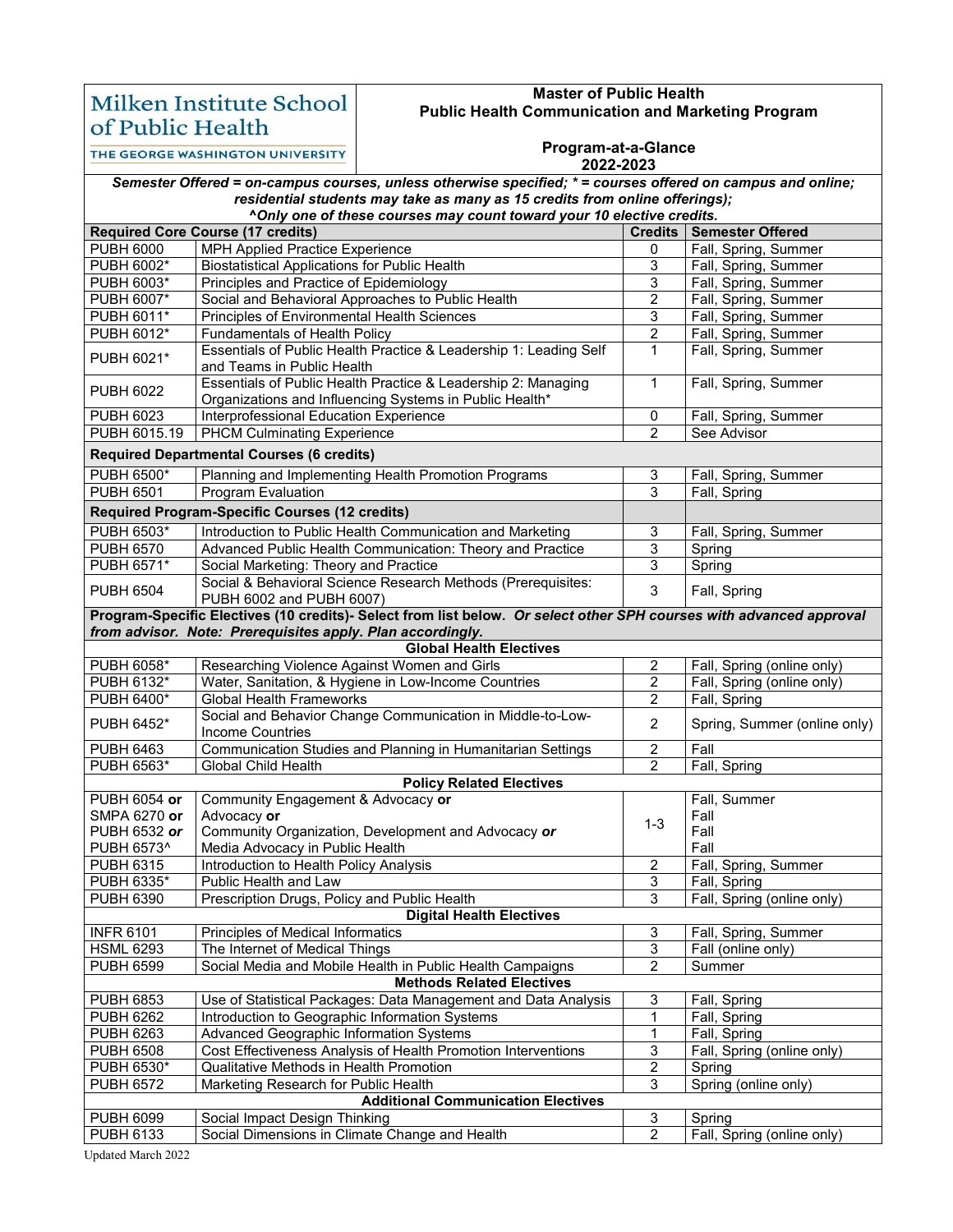| <b>PUBH 6516</b>                                  | <b>Community Health Information Resources</b> |                | Fall, Spring |  |  |
|---------------------------------------------------|-----------------------------------------------|----------------|--------------|--|--|
| <b>PUBH 6574</b>                                  | Public Health Branding: Theory and Practice   |                | Fall         |  |  |
| *Other electives with approval from your advisor* |                                               |                |              |  |  |
| <b>Course Distribution</b>                        |                                               | <b>Credits</b> |              |  |  |
| <b>Public Health Core Courses</b>                 |                                               | 17             |              |  |  |
| <b>Required Departmental Courses</b>              |                                               | 6              |              |  |  |
| <b>Required Program Courses</b>                   |                                               | 12             |              |  |  |
| Program-Specific Electives                        |                                               | 10             |              |  |  |
| <b>Total Degree Credits</b>                       |                                               | 45             |              |  |  |

**Course Descriptions and Registration** information can be found on the website[: http://publichealth.gwu.edu/academics/.](http://publichealth.gwu.edu/academics/)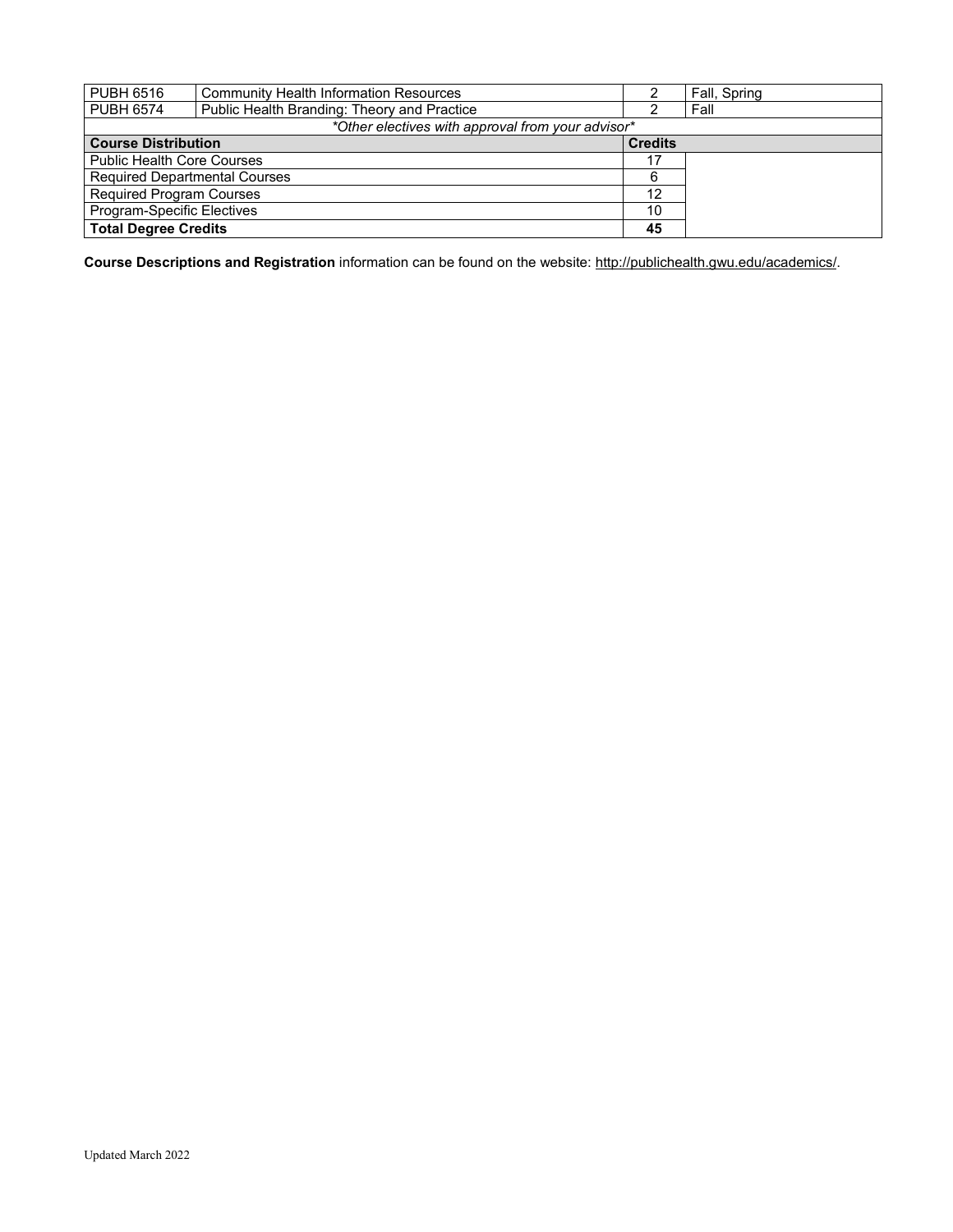# **Graduation Requirements**

- 1. **Graduate Credit Requirement:** 45 graduate credits are required.
- 2. **Course Requirements:** Successful completion of the Core Courses and the Program-Specific Courses are required.
- 3. **Practicum Requirement:** Students are required to fulfill all requirements of the Applied Practice Experience.
- 4. **Interprofessional Education Experience (IPE):** Students are required to enroll and participate in an authorized IPE activity (PUBH 6023).
- 5. **Grade Point Requirement:** A 3.0 (B average) overall grade point average is required.
- 6. **Time Limit Requirement:** The degree must be completed within five years.
- 7. **Transfer Credit Policy:** Up to 12 graduate credits that have not been applied to a previous degree may be transferred to the Master of Public Health program upon approval. External credits must have been earned from an accredited institution in the last 3 years with a grade of 3.0 (B) or better. SPH Graduate Certificate students can transfer as many credits as meet program requirements, up to 18 credits, to the MPH. Graduate Certificate students wishing to transfer to a degree program may apply to do so via the online change of concentration petition after completion of 3 or more courses and a cumulative GPA of 3.0 or better. A grade of B or better is required for a course to be eligible for transfer.
- 8. **CITI Training requirement:** All students are required to complete training regarding human subject protection regulation and the Health Insurance Portability and Accountability Act of 1996 (HIPAA). To fulfill this requirement, you must complete the Collaborative IRB Training Initiative (CITI) Course in The Protection of Human Research Subjects.
- 9. **Integrity Quiz & Plagiarism requirement**: All students are required to review the George Washington University Code of Academic Integrity and take the quiz within their first semester of study. The Code of Integrity and step-by-step instructions can be found here: http://publichealth.gwu.edu/integrity
- 10. **Professional Enhancement requirement**: Students must participate in 8 hours per degree program of advisor pre-approved Public Health-related lectures, seminars, and symposia, related to your field of study. Professional Enhancement activities supplement the academic curriculum and help prepare students to participate actively in the professional community. Opportunities for professional enhancement are regularly publicized via the Milken Institute SPH Listserv and through your department or advisor. Students must submit documentation of Professional Enhancement activities to the Office of Student Records. The documentation consists of the Professional Enhancement Form http://publichealth.gwu.edu/academics/forms (which includes a prior approval signature from the student's advisor, a description of the program agenda, and proof of attendance. Remember to submit your documentation before you apply to graduate!